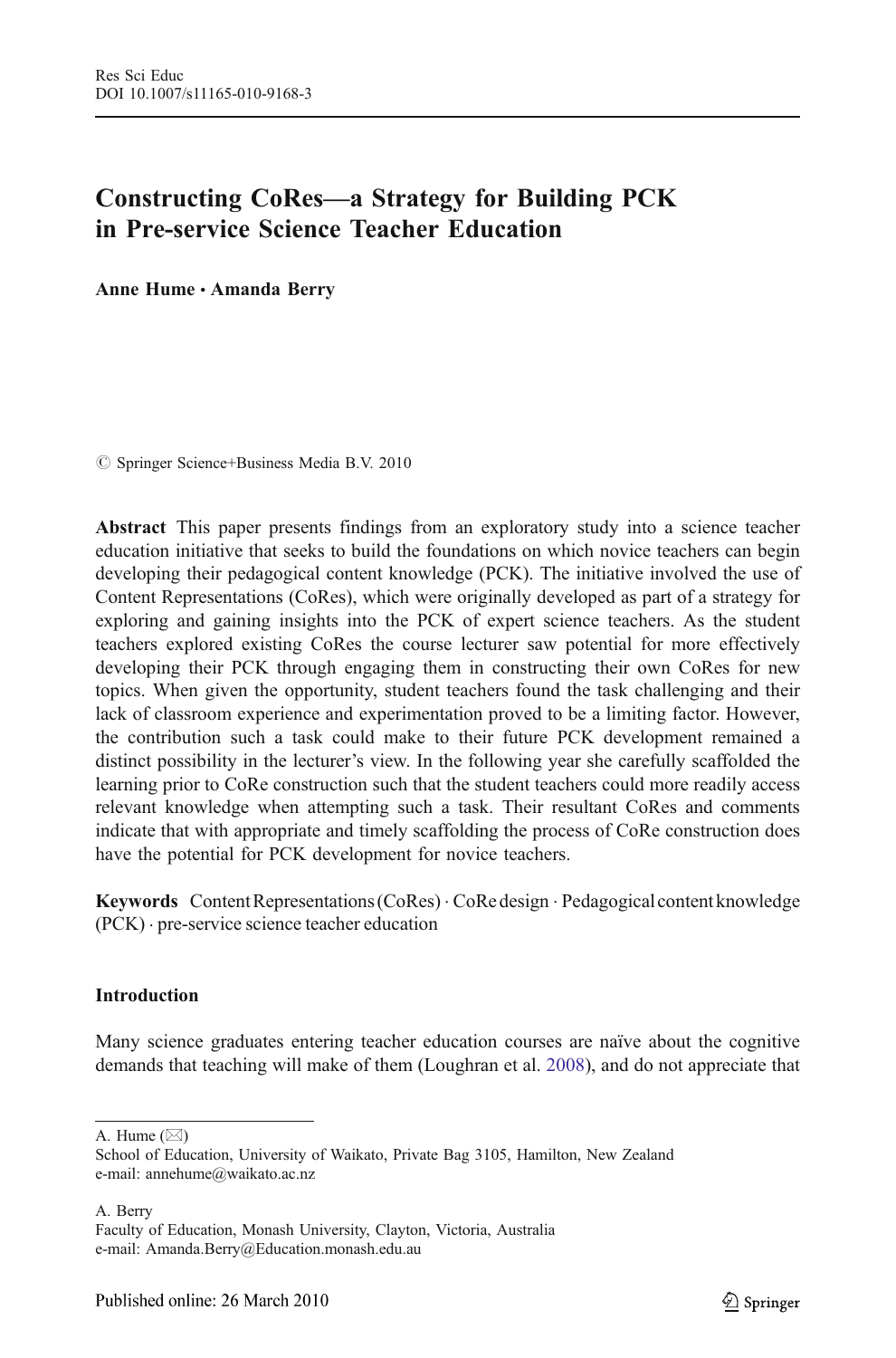effective teaching is a skilled and purposeful activity involving complex processes of pedagogical reasoning and action in order to facilitate sound student learning (Shulman [1987\)](#page-14-0). In addition such novice teachers are often unaware that pedagogical reasoning and action are underpinned by a complex knowledge base that experienced teachers draw upon and progressively develop from the time they first enter the teaching profession. This observation is supported by research which indicates that many science student teachers actually lack a deep conceptual understanding of science, such that their ideas about particular science topics are fragmented and disorganized (Loughran et al. [2008](#page-14-0)). This superficial grasp of subject matter by novice teachers tends to result in pedagogy that is intent on delivering facts and algorithms but inefficient when it comes to accessing key ideas that their students need for science understanding in the immediacy of the classroom teaching and learning environment (Gess-Newsome [1999\)](#page-14-0).

Shulman ([1987\)](#page-14-0) proposed a number of domains or categories to deal with the complexity of the knowledge base experienced (good) teachers draw upon. These categories include:

- Content knowledge;
- General pedagogical knowledge, with special reference to those broad principles and strategies of classroom management and organization that appear to transcend subject matter;
- & Curriculum knowledge, with particular grasp of the materials and programs that serve as 'tools of the trade' for teachers;
- Pedagogical content knowledge, that special amalgam of content and pedagogy that is uniquely the province of teachers, their special form of professional understanding;
- Knowledge of learners and their characteristics;
- & Knowledge of educational contexts, ranging from workings of the group or classroom, the governance and financing of school districts, to the character of communities and cultures; and
- & Knowledge of educational ends, purposes, and values, and their philosophical and historical grounds.

(p. 8)

This knowledge is sourced from scholarship in the content discipline of science, educational materials and structures, science education research and the wisdom of practice (Shulman [1987](#page-14-0)).

Taking a constructivist perspective on learning, the process of building this professional knowledge base can be understood through the concepts of 'mental structures' i.e., an individual's concepts, schema or mental models and 'conceptual change' (Leach and Scott [2003\)](#page-14-0). In the constructivist view individual learners come to given situations with preexisting understandings and beliefs and attempt to make sense of experience by making links with their prior knowledge. This process may involve little/no change to existing mental structures while in other instances individuals are motivated to change their existing structures and construct different structures to make sense of new information. In other words, they have constructed their own new knowledge.

Novice teachers come to teaching with wide and varied prior experiences and beliefs about the profession and what teaching involves. The in depth professional knowledge and capabilities possessed by an experienced science teacher obviously cannot be built by an individual overnight, and certainly not in a 1-year pre-service training course. Rather, it evolves and accumulates over time and with practice (Nilsson [2008\)](#page-14-0). What then can teacher educators do to help novice teachers begin to build the foundations they need to start a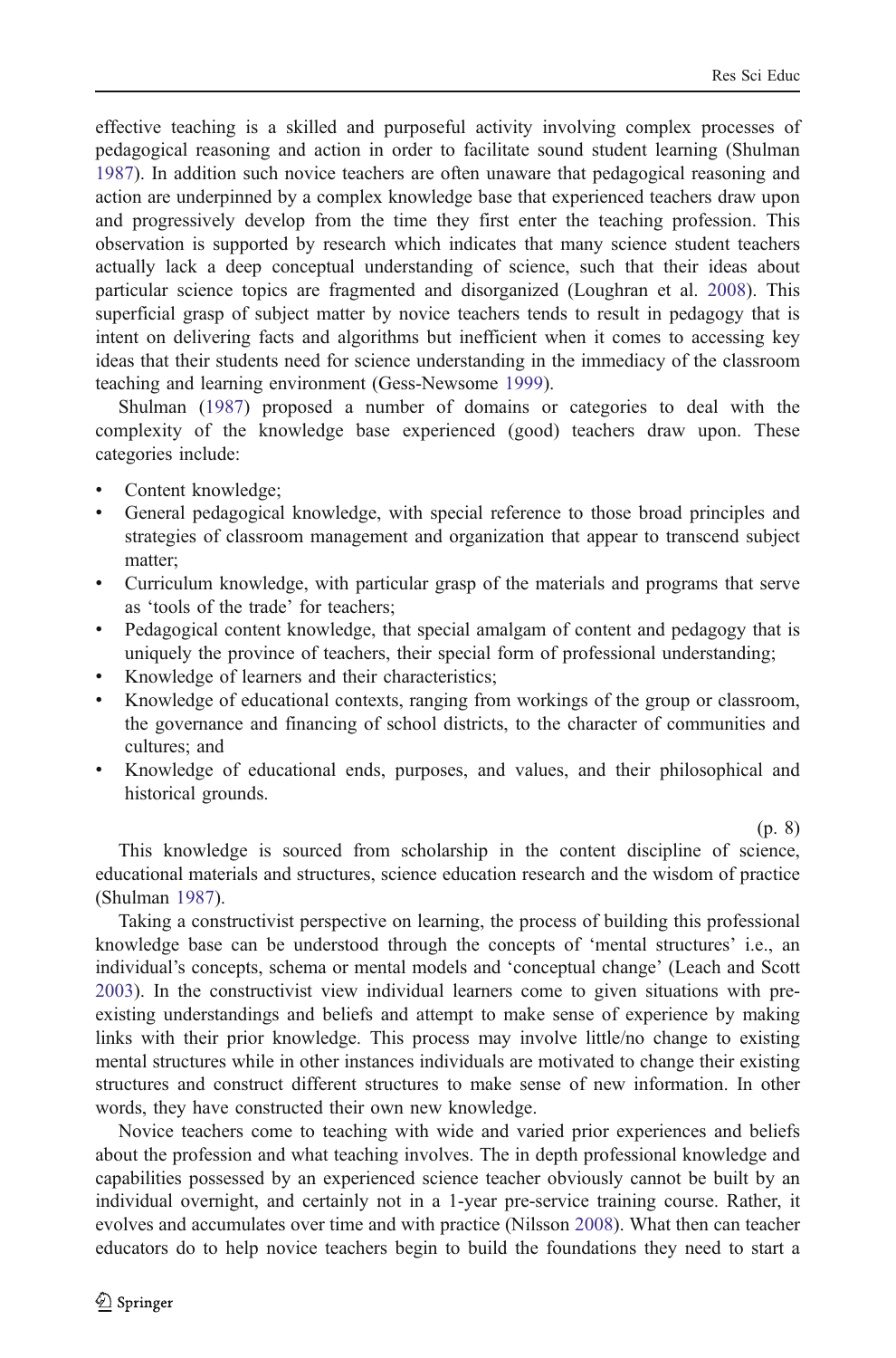successful teaching career and equip them with the capabilities and capacity for ongoing professional learning throughout their careers?

#### Exploring PCK to Learn About Teaching

Recently, a promising development in teacher education by Loughran et al. ([2006\)](#page-14-0) has emerged that centres on the academic construct of pedagogical content knowledge (PCK), which was originally introduced by Shulman [\(1987](#page-14-0)) to encapsulate a category of teachers' professional knowledge considered unique to each individual teacher. Shulman ([1987\)](#page-14-0) originally defined PCK as "the blending of content and pedagogy into an understanding of how particular topics, problems, or issues are organized, represented, and adapted to the diverse interests and abilities of learning, and presented for instruction" (p. 8), and "the particular form of content knowledge that embodies the aspects most germane to its teachability" (p.9). However, this highly specialized form of professional knowledge is embedded in individual teachers' classroom practice (Padilla et al. [2008\)](#page-14-0) and is rarely articulated within the teaching community of practice. To help clarify the nature of a teacher's PCK Shulman ([1986b](#page-14-0), 1987) proposed that it comprises two components: knowledge of what he calls 'representations' i.e., instructional strategies illustrations, analogies, explanations and demonstrations that teachers use to make certain subject matter comprehensible to their students; and knowledge of students' 'learning difficulties' i.e., students' misconceptions, naïve ideas gained through interpretation of prior learning, experiences or preconceived ideas about a topic, as well as knowledge of any other potential barriers to learning subject matter, such as how concepts inter-relate and strategies to help solve problems. Various researchers since Shulman have explored and expanded upon the PCK concept, particularly the knowledge domains that appear to contribute to a teacher's PCK. For example, Grossman ([1990\)](#page-14-0) envisaged PCK as a transformation rather than a blend of knowledge, and originating from three rather than two knowledge domains which she identified as: (1) subject matter knowledge and beliefs, (2) pedagogical knowledge and beliefs, and (3) knowledge and beliefs about context. These knowledge domains are sourced from a teacher's observation of classes as a student and teacher, specific courses she/he has experienced during teacher education and classroom teaching experience. Grossman further conceptualized PCK as comprising four components adding conceptions of purposes for teaching subject matter and curricular knowledge (what concepts and skills need to be learned and when and why) to Shulman's knowledge of students' understandings and of instructional strategies—the rationale being that these two extra components are inherent to a teacher's classroom thinking and action. Magnusson et al. [\(1999](#page-14-0)) built on these ideas and in their work went on to propose five components of an experienced teacher's PCK:

- & orientations towards science teaching (since teacher's knowledge and beliefs related to their teaching goals and approaches will influence their classroom practice)
- knowledge of curriculum
- & knowledge of assessment (since what is to be assessed, how and why, also influences a teacher's practice)
- & knowledge of students' understanding of science
- & knowledge of instructional strategies

Abell [\(2008](#page-14-0)) in an overview of how the concept of PCK has evolved since Shulman first introduced the construct, has emphasized that PCK must be seen as more than the sum of its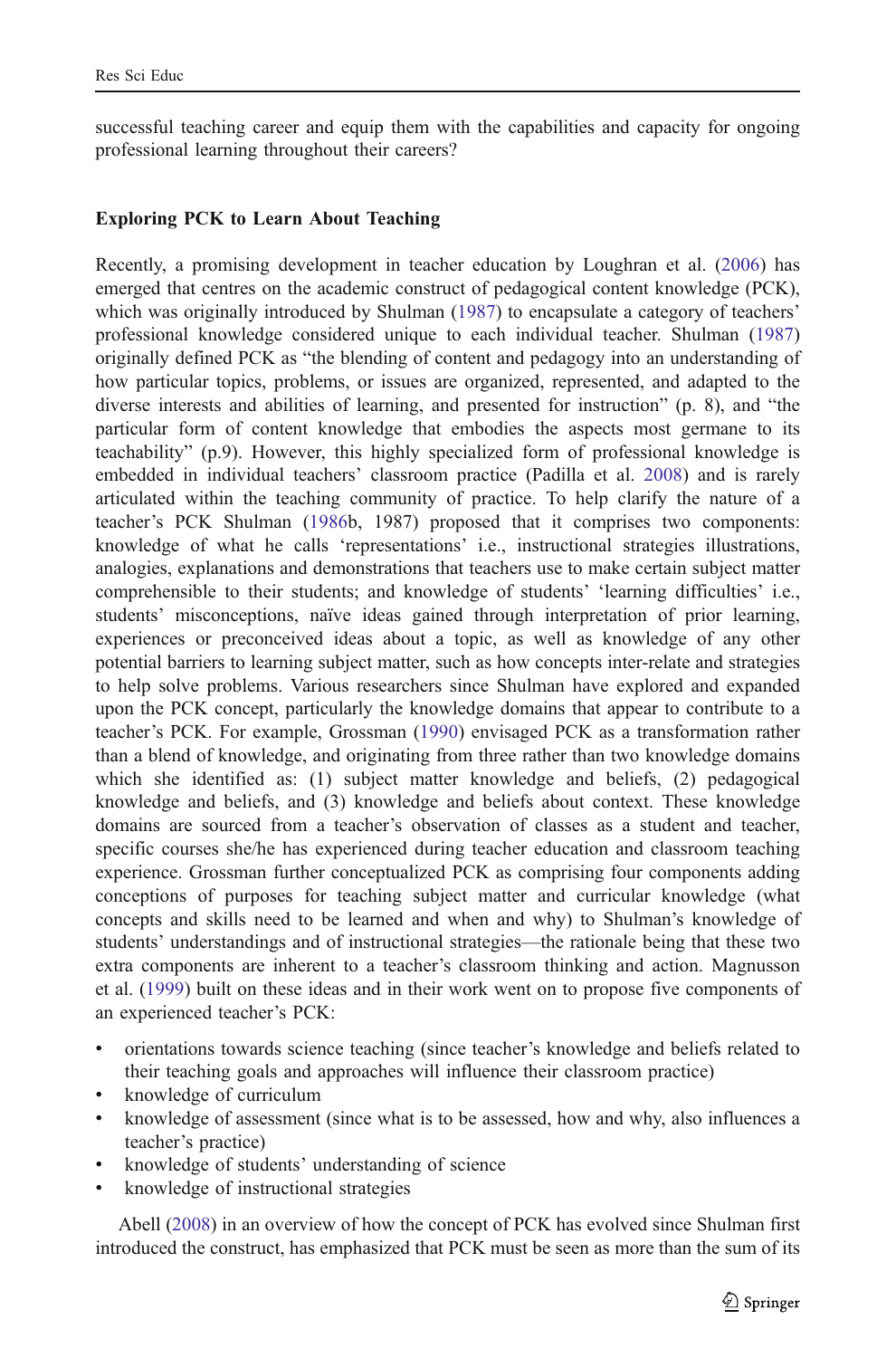components. She points to the synergistic nature of PCK where teachers "not only possess PCK, they employ the components of PCK in an integrated fashion as they plan and carry out instruction. Teacher use of PCK involves blending individual components to address the instructional problem at hand" (p. 1407).

Against this background of thought about PCK, the approach by Loughran et al ([2006\)](#page-14-0) sought to elucidate the nature of PCK from practitioners' points of view and was a response to growing interest in the notion of a scholarship of practice where attention is focused on investigating and depicting "a teacher's grasp of, and response to, the relationships between knowledge of content, teaching and learning in ways that attest to practice as being complex and interwoven" (Berry et al. [2008](#page-14-0), p. 1271). Using frameworks known as Content Representations (CoRes) and Pedagogical and Professional-experience Repertoires (PaP-eRs) Loughran et al. [\(2006](#page-14-0)) attempt to make explicit the links that exist between the knowledge of content, teaching and learning for science teachers. CoRes as originally devised, represent conceptualizations of the collective PCK of expert teachers around a specific science topic, including "the key content ideas, known alternative conceptions, insightful ways of testing for understanding, known areas of confusion, and ways of framing ideas to support student learning" (Loughran et al. [2008](#page-14-0), p. 1305). In essence CoRes attempt to portray holistic overviews of teachers' PCK related to the teaching of a particular science topic, e.g., chemical reactions, to make the tacit nature of this expert PCK explicit to others. Presented in the format of Resource Folios, the CoRes are accompanied by Pa-PeRs, which illustrate how specific aspects of the topic aligned to the CoRe are brought to life in teaching by expert teachers. PaP-Rs are narrative accounts designed to illustrate specific instances of that PCK in action.

Already the promise of CoRes and PaP-eRs for highlighting and exemplifying some of the deeper and more elusive aspects of what constitutes quality teaching for student teachers has been illustrated in preliminary studies of their use in pre-service education. In the study by Loughran et al. ([2008\)](#page-14-0) a pre-service science teacher educator sought to highlight PCK via CoRes and PaP-eRs to help his student teachers investigate and come to understand the complexity of learning to teach science. He also hoped the CoRes and PaP-eRs would assist the student teachers to develop "a highly integrated picture of science knowledge, as well as awareness of key science ideas in order to teach for understanding" (p. 1303) that he believed they required for good science teaching. In what he termed the 'PCK approach', he invited student teachers to construct their own examples of CoRes and PaP-eRs after they had examined and reflected on those created by expert teachers. The findings from the study strongly suggest that the focus on PCK using CoRes and PaP-eRs to frame their thinking about the links between science content and pedagogy did help the student teachers to gain a more sophisticated view about learning to teach science and how to teach for understanding.

#### Background to this Study

In this present study, a pre-service science teacher educator on becoming aware of CoRes and PaP-eRs in the literature on PCK decided to introduce them into her science education course since they were very much aligned with her evolving views on what constitutes effective teacher education. Her pedagogical approaches to teacher education were strongly influenced by constructivist views of learning (Leach and Scott [2003](#page-14-0)) and the ideas of Shulman [\(1986](#page-14-0), [1987\)](#page-14-0) i.e., good teaching is a purposeful and skilful activity involving 'pedagogical reasoning and action' and that good teachers possess a professional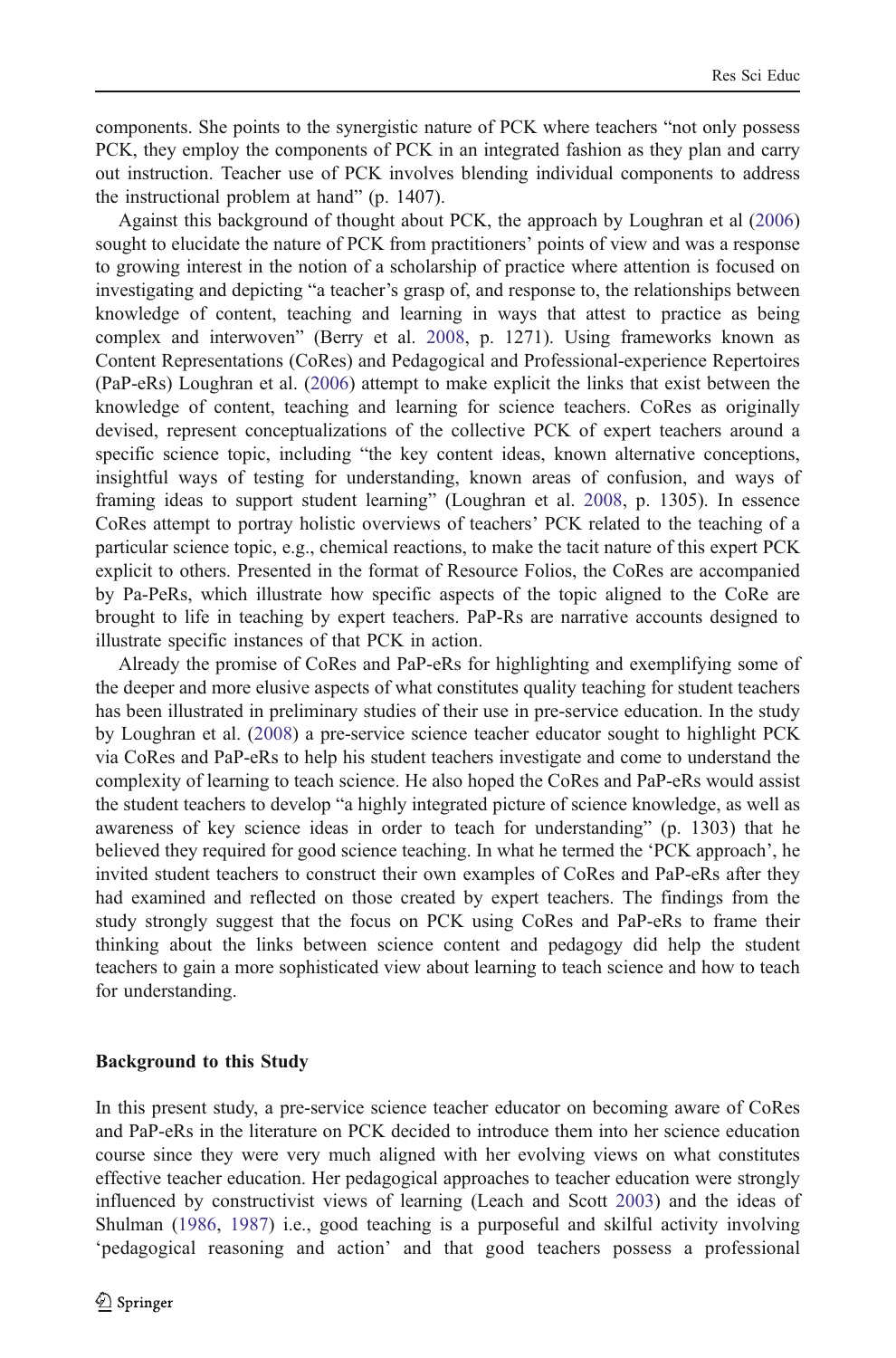knowledge base built up over time and experience. Shulman [\(1987](#page-14-0)) explains that in an ongoing process of comprehension, transformation, and instruction of particular content to students, and subsequent evaluation and reflection on the teaching and learning that occurred, a good teacher draws upon an existing personal professional knowledge whilst also adding new comprehensions. It is through this process that teachers build up their professional expertise and capabilities. Thus in her teaching programmes, the teacher educator sought to help her students build the foundations of their future professional knowledge base for teaching, by providing opportunities for them to engage in pedagogical reasoning and action within the limitations of an academic university course. Typical opportunities might include planning teaching sequences for given scenarios e.g., teaching rates of reactions to a mixed ability class of 14 year old students, and presenting to peers for feedback; devising assessment criteria for fair testing; or reflecting on a lesson planned and taught while on teaching practice. She also strongly promoted reflective thinking as a means of professional growth through episodes of reflective writing in workshops where student teachers were asked to evaluate their own learning in relation to Shulman's knowledge domains (1987, p. 8).

While the teacher educator recognized that opportunities for the development of student teachers' PCK could really only occur while on teaching practice, she wanted to introduce the construct of PCK to her student teachers during her science education classes and to help the student teachers begin to recognize elements of PCK in action. When she discovered CoRes and PaP-eRs in the research literature she quickly identified them as a much needed and potentially valuable means of introducing, modeling, examining, and developing awareness of PCK for her student teachers. In her view the format of the CoRes and their accompanying Pap-eRs allowed the reader access to many facets of the PCK possessed by experienced science teachers in content areas commonly taught in junior science programmes.

As part of an ongoing action research programme, concerned with the impact of various initiatives on the quality of student teacher learning, she decided to introduce CoRes and PaP-eRs through a series of reflective and discussion tasks into her secondary science and chemistry education programmes. She rationalized that through exposure to the CoRes and PaP-eRs of expert teachers and through opportunities for students to design their own CoRes, her students might gain access to the thinking and basis upon which expert science teachers make decisions about their pedagogy for particular science topics/ concepts. This paper reports on the second phase of this initiative when insights gained from the first trials with the use of CoRes and PaP-eRs in her teaching programme were reflected upon and used to redesign the approach for phase two.

Key insights for the teacher educator gained from the first phase were:

- The value of working with CoRes and PaP-eRs for enhancing the student teachers' ability to recognize and articulate aspects of the nature of PCK and raising their awareness and understanding of PCK as a specialized form of professional knowledge.
- The need for a more structured pedagogical approach to learning about the nature of PCK and its components by student teachers, such that their learning about PCK is maximized and they can begin to amass the component knowledge bases and the thinking skills required for the building of their own future PCK.
- Designing their own CoRes is a useful pre-planning tool for student teachers when thinking about what their own PCK might look like for particular topics—a kind of working hypothesis that could be tested and evaluated when they plan and teach the topic for the first time.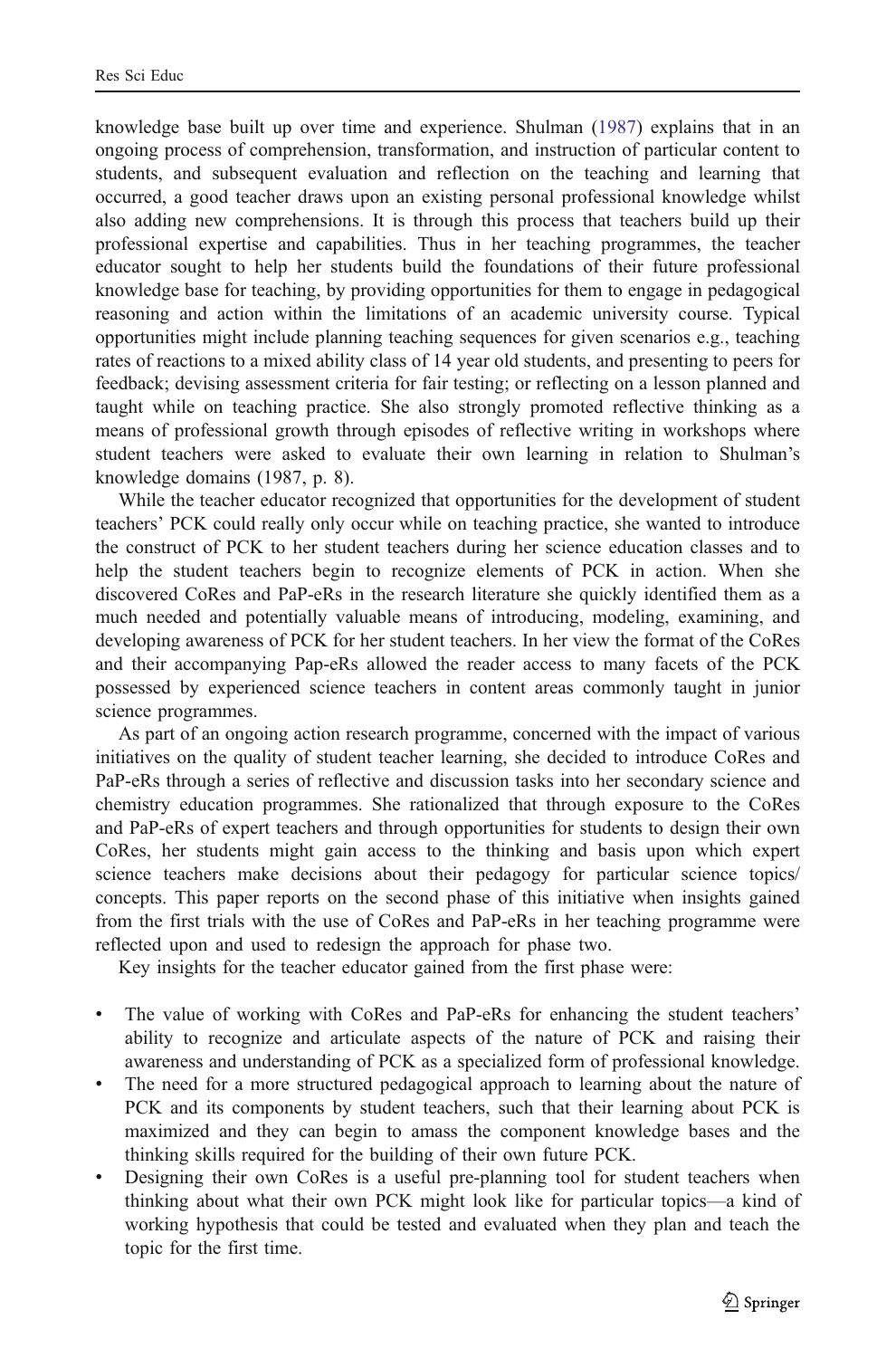Awareness by the teacher educator that her own understanding of the complexity of the PCK construct was in its infancy and somewhat naive. She needed increased understanding of the construct such that she could consciously look for and prompt recognition by student teachers of the components of PCK, as identified by Magnusson et al. [\(1999](#page-14-0)).

Thus in the second phase of the initiative the teacher educator's pedagogical purpose became more focused on helping student teachers acquire a set of generic strategies for developing the knowledge bases required for attempting to build the PCK components contained in CoRes. She carefully planned a pedagogical approach that had preparation for PCK development using CoRe construction as a key course objective. This approach included a series of learning activities early in the science education course that familiarized student teachers with many of the sources of information that contribute to PCK development and to the thinking required for the selection and use of relevant information in designing a CoRe. The activities introduced and engaged students in critical analysis and reflection on the purposes of science education, the nature of science, the national science curriculum statement, learning theories and misconceptions in science, pedagogy and teacher beliefs about teaching and learning, assessment including national qualifications, and the worth of various science education websites and texts. Then in the second phase of her pedagogical approach she set the students a number of exercises targeted at the construction of a specific CoRe (see details in the Methodological approach section below). This phase began approximately 10 weeks into the 30-week programme after student teachers had experienced their first teaching practice in schools (6 weeks duration). As part of her ongoing action research programme she was concerned with the impact of this pedagogical approach on her student teachers' understanding of how to teach science and the overarching research question that guided her inquiry was:

& How effective was the scaffolded approach to CoRe construction in providing a possibly useful foundation for the development of PCK for particular chemistry topics?

To guide data coding and analysis, the following sub questions were asked:

- did the scaffolding strategies enhance student teachers' abilities to design a CoRe?
- to what extent did the content of their CoRes reflect the components of PCK as identified by Magnusson et al. ([1999\)](#page-14-0)?

#### Methodological Approach

This inquiry was conducted within an interpretivist paradigm using a case study approach (Bryman [2008,](#page-14-0) Cohen et al. [2007\)](#page-14-0) and an action research design known as practical action research (Creswell [2005\)](#page-14-0). The action research component involves a dynamic, flexible and iterative methodology, allowing the researcher to spiral back and forth between reflections about a problem, data collection and action. The methodology, as outlined by Creswell ([2005\)](#page-14-0), comprises a general spiral of generic steps that allows the researcher to pursue solutions to identified problems in collaboration with other researchers or mentors, and to enter the spiral at any point appropriate to the particular action research project. This practical action research design had been used over a number of years with some success by the teacher educator to introduce and evaluate various initiatives in her teacher education programme, including reflective journals and co-constructive teaching and learning approaches (Hume [2010](#page-14-0)). The CoRe initiative arose as part of this ongoing action research.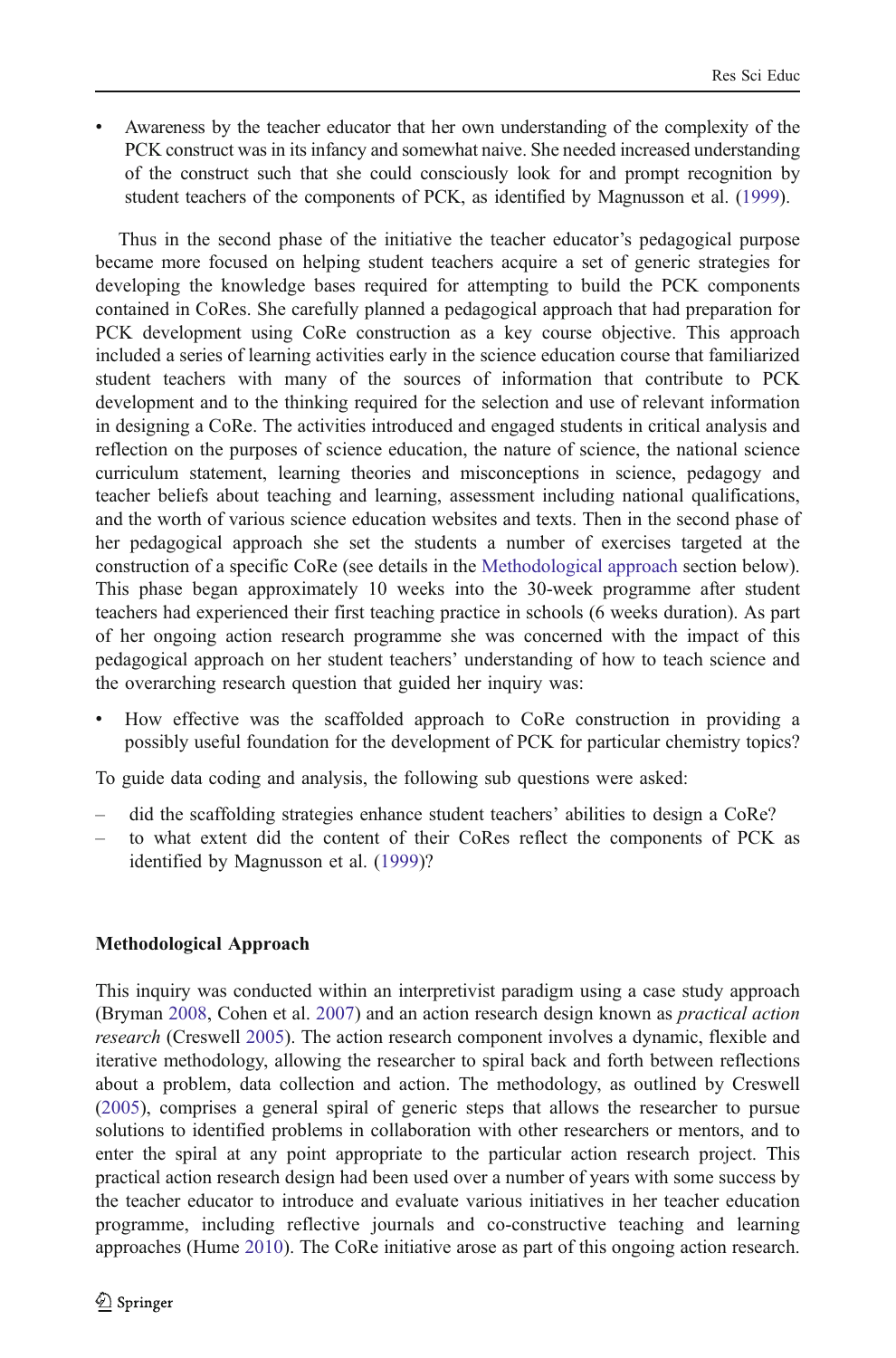To contribute to the trustworthiness of the research process (Guba and Lincoln [1989\)](#page-14-0) particular attention was paid to strategies that would maximize the quality of data gathering and processing within the constraints of the study. For instance, while the representativeness and typicality of the findings might be compromised by the small sample size, strategies such as prolonged engagement and triangulation (Cohen et al. [2007](#page-14-0); Guba and Lincoln [1989](#page-14-0); Patton [1990\)](#page-14-0), helped to promote the dependability, confirmability and credibility of the study. Participant observation, semi-structured interviews by a fellow researcher and analysis of documents such as course planning notes and reflective journals [student teachers and teacher educator] (Moon [1999\)](#page-14-0) were utilized to reduce the likelihood of researcher bias (Erickson [1998](#page-14-0)) and produce sufficient evidence to allow convergence (Bell [1999](#page-14-0); Keeves [1998\)](#page-14-0).

This study involved the researcher and nine students in a pre-service teacher education course in chemistry. The course caters for students with science degrees (with chemistry as a substantial component) who are seeking entry into the teaching profession and contributes towards a 1-year programme in secondary teacher training. Graduates of this programme serve an internship for a further 2 years in schools before becoming fully certificated secondary teachers. The course also provides for undergraduate students completing a conjoint 4-year degree in chemistry and teaching—four of the nine participating teachers were in this category. All students had undertaken the preliminary exercises introducing them to PCK and the CoRes and PaP-eRs in the science course, which had run earlier in the year, and were keeping reflective journals (Hume [2009](#page-14-0)) as part of the requirements for both the science and chemistry papers. As stated earlier the process of scaffolding CoRe construction began in earnest after the first teaching practice in schools. The sequence of activities (sourced from the science educator's planning notes and reflective journal) over four 3-hour workshops was as follows:

- First in small groups the student teachers were asked to establish what pre-existing concepts and skills students at a given level of schooling Year 11 (15-16 year olds) might have for a specific topic—in this instance Atomic structure and bonding. These pre-existing ideas could also include likely misconceptions. Before they embarked on the task, the class in general discussion established likely sources for such information such as the national science curriculum statement; text commonly used in chools; and reputable Internet sites such as BESTCHOICE at [Bestchoice.net.nz](http://Bestchoice.net.nz), ChemSource at [intro.chem.okstate.edu](http://intro.chem.okstate.edu) and the Royal Society of Chemistry at [www.rsc.org](http://www.rsc.org).
- In the second stage the student teachers worked in three small teams to brainstorm and select relevant and appropriate concepts and skills that school students might be expected to learn for Atomic structure and bonding for Years 11, 12 and 13 of their senior schooling. They also consulted national qualification materials (standards; exam papers and accompanying marking schedules and examiners' reports) since high status qualifications exert a strong influence on the nature of the student-experienced curriculum (author cited). Each team worked on one of the respective years and then as a class collated their findings and discussed to gain an overall picture of how the sequence of concepts and skills evolved over the 3 years.
- In the 3rd stage a blank CoRe template was provided for the student teachers as attention turned to another topic, this time Redox Reactions. The timing of the workshops for the graduates and conjoints differed slightly during this section of the course so the circumstances meant that the graduates worked together as a team on the next exercise, as did the conjoints. In this exercise the student teachers together brainstormed and selected concepts and skills for a Year 12 class studying the topic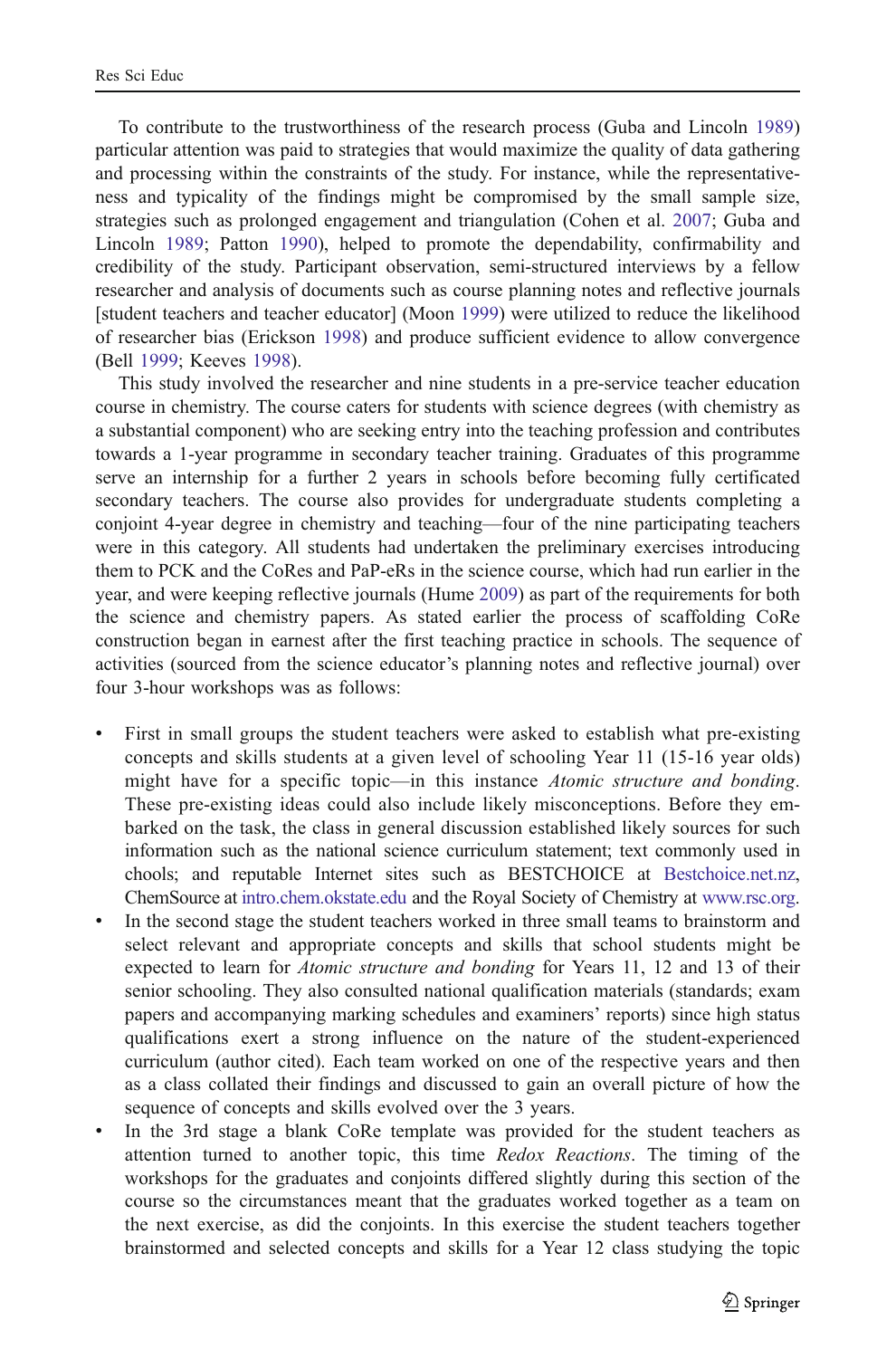Redox Reactions. Once complete, they had the added task of determining 5–8 key ideas (enduring understandings) for Redox Reactions and recording these on the CoRe template.

Finally, in groups they explored available resources, locating (and sometimes trialing amongst themselves) evaluating and recording potential teaching and learning experiences for the *Redox reactions* topic. Their search also included the identification of common misconceptions (both pre-existing and potential) and areas of learning difficulty related to the key *Redox Reactions* ideas they had determined and any specific pedagogical strategies for addressing these misconceptions. This information was then added to the collective Redox Reactions CoRe and then the groups shared and discussed their respective CoRes in the whole class forum.

In subsequent workshops the student teachers were given the opportunity to tackle another CoRe, on the topic of Quantitative Chemistry, again for a Year 12 class. Again they chose to work collaboratively as two groups.

### Data Collection

Data collection in the chemistry course focused on: the workshops during which the student teachers were preparing for and constructing their own CoRes for specific chemistry topics, the content of the resultant CoRes; and the student teachers' perspectives on the usefulness of such a process for stimulating the development of aspects of their own PCK. Data were recorded in the form of student reflective journals, audiotaped interviews (done by a colleague using a semi-structured interview schedule prepared by the researcher), student artefacts (their CoRes) and field notes recorded in the researcher's reflective journal. Student teachers were viewed as intentional participants in workshop activities and the interpretive analysis considered both their perspectives of classroom reality and those of the researcher.

#### Data Coding and Analysis

Student teachers' comments from interviews and reflective journals were coded in relation to references about:

- & the effectiveness of the scaffolding strategies in building the knowledge bases required to design a CoRe
- their awareness and/or development of tentative components of future PCK for a particular topic as a result of CoRe construction

Observational data were examined for indications of increasing independence and competency on the part of student teachers when locating appropriate information for designing their CoRes. The completed student CoRes were examined for components of their possible PCK for a particular topic.

Analysis involved determining the level of independence and competency that the student teachers gained in CoRe design through the scaffolding process, and the extent and nature of their PCK development in relation to the Magnusson et al. ([1999\)](#page-14-0) model as illustrated in the CoRe content and their comments in interviews.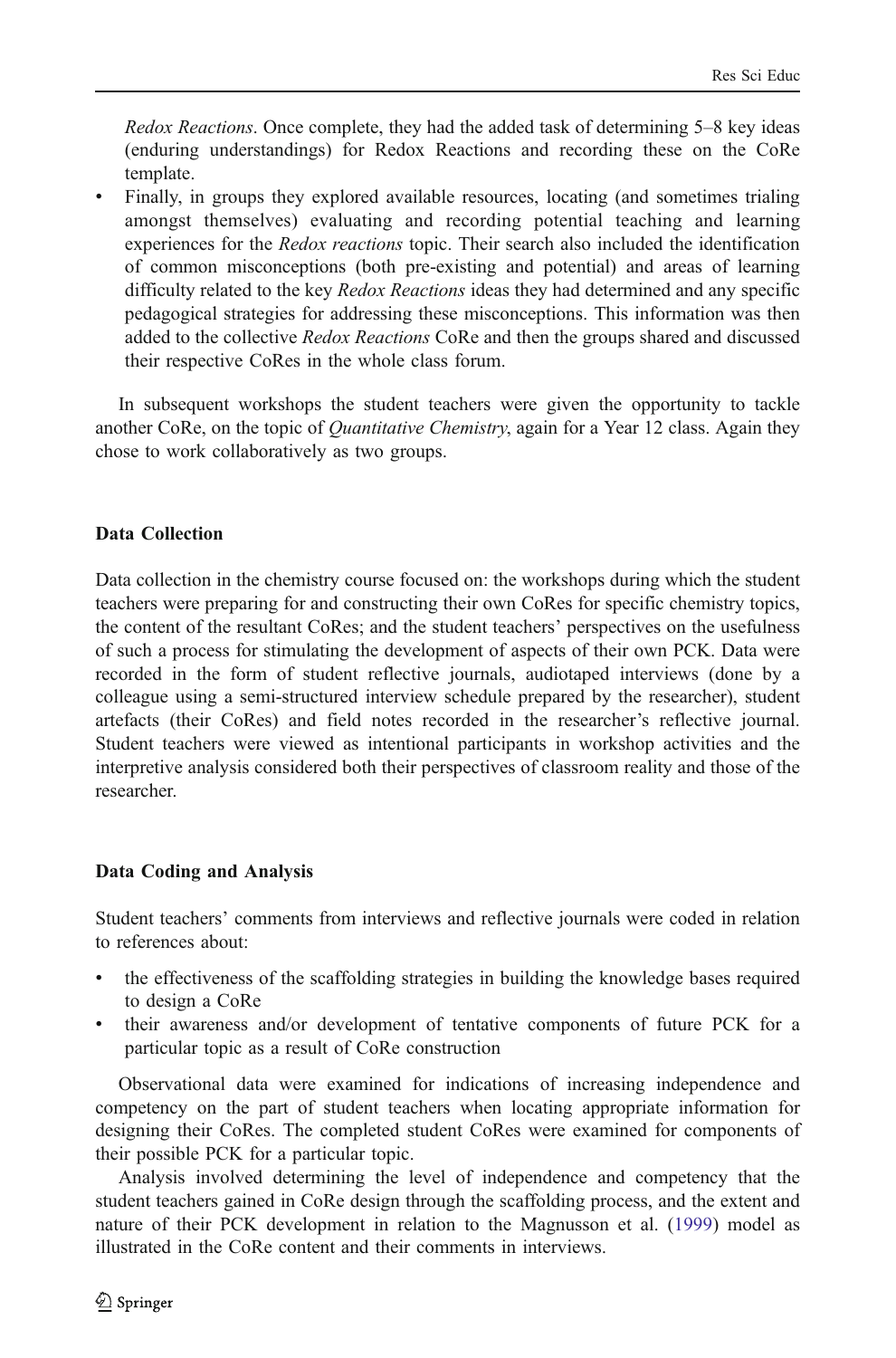# Findings

It appeared that the scaffolding strategies introduced into the pre-service chemistry teacher education course built the capacity of student teachers to locate and select/determine relevant information for CoRe design that might form the basis of future PCK development, despite their lack of teaching practice. Of particular significance were the capabilities they developed that appeared to be transferable. The teacher educator reflected in her journal that the student teachers tackled CoRe design with more purpose and confidence than students in the previous year; they more readily located relevant information and did this with increased independence of her as their lecturer.

My observations were that students this year still found the initial Redox CoRe difficult to do, but valuable to do. They needed less direct help from me to complete the task—the students were able to do more of the actual locating and selection and/ or determination of content themselves despite the earlier timing in the course. My role seemed to be more one of prompting and suggesting—they made the decisions ... the second CoRe on Quantitative Chemistry was done virtually independently of me and very quickly. The conjoints chose to work together again and their second CoRe was done in their own time outside the workshop sessions.

Reflective journal notes, teacher educator

Students expressed appreciation of the preparatory work done in workshops to enable them to approach the CoRe design with the skills to find appropriate sources of information. The step-by-step collaborative approach to developing a CoRe was also valued.

So she's been really helpful in giving us lots of different things to go to, to look for information, just almost building up a conscious list of where you can source what you need to know .... And we did a separate part each and then brought it back the next time, we had class and went through every part. And it was really helpful that it wasn't just us, that Anne was here 'cos she has taught it lots before .. Cos it was quite, we found it quite difficult because we didn't have actual experience teaching it. Carol (pseudonym), post-interview

They realised how working together to design their CoRes and continued practice with CoRe creation was contributing towards their preparation for classroom teaching and learning.

I did the one that (the course lecturer had) just given me and wow! It made you think, it really did, ... what we did find is that doing it on your own you get a pretty good idea what's going on. But then when you get all the other ... the team members coming in and getting their bits in ... 'Ooh, for crying out loud I forgot that!' and 'Ooh that's quite a good idea. I might try this. I might try that.' But once you've done a few of them ... I think you've got a real good idea of what should be going on, ... I think it's trying to get you to think, to pre-reflect, as such, to make sure you think about those things before it happens ..

# Malcolm, (pseudonym), post-interview

The students were able to produce collective CoRes whose content indicated some feasible components of PCK (Magnusson et al. [1999](#page-14-0)), i.e., components likely to be part of the PCK of experienced chemistry teachers. Table [1](#page-9-0) is the CoRe on *Quantitative Chemistry* produced by the conjoint student teachers, which exemplifies many instances of possible components of PCK worth trialing in their first teaching forays.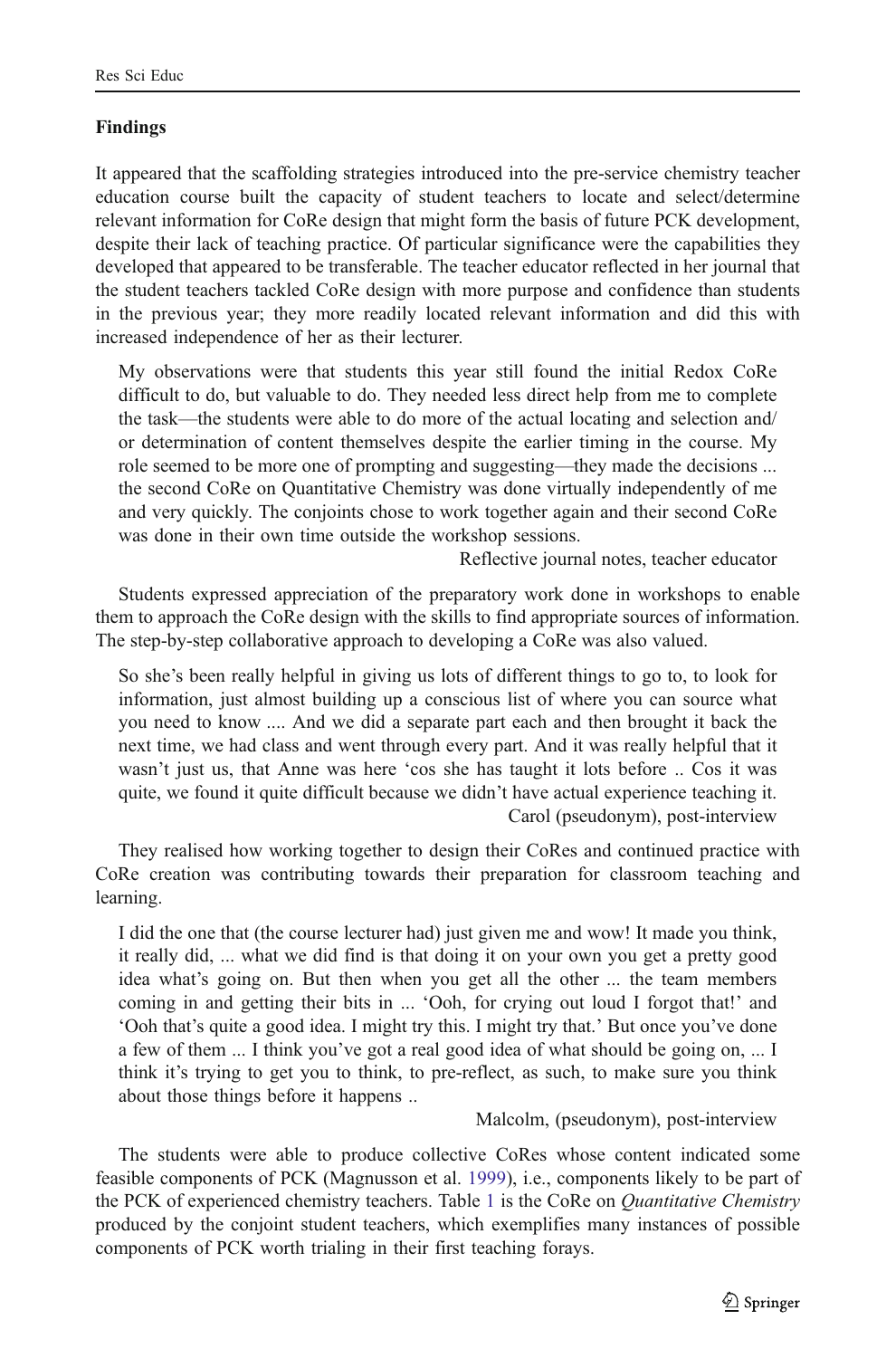<span id="page-9-0"></span>

|                                                                                                        |                                                                                                                                                                                               | Table 1 CoRe on <i>Quantitative Chemistry</i> produced by the conjoint student teachers                                                                                                  |                                                                                                                                                                                              |                                                                                                                                                       |                                                                                                                                                                                               |
|--------------------------------------------------------------------------------------------------------|-----------------------------------------------------------------------------------------------------------------------------------------------------------------------------------------------|------------------------------------------------------------------------------------------------------------------------------------------------------------------------------------------|----------------------------------------------------------------------------------------------------------------------------------------------------------------------------------------------|-------------------------------------------------------------------------------------------------------------------------------------------------------|-----------------------------------------------------------------------------------------------------------------------------------------------------------------------------------------------|
|                                                                                                        | Big Idea A                                                                                                                                                                                    | Big Idea B                                                                                                                                                                               | Big Idea C                                                                                                                                                                                   | Big Idea D                                                                                                                                            | Big Idea E                                                                                                                                                                                    |
| What I intend the<br>students to learn<br>about the idea                                               | a substance<br>contains $6.023 \times 10^{8}$<br>mass. Avagadro's No.<br>and can be calculated<br>from mass and molar<br>shows that one mole<br>Moles indicate the<br>amount of<br>particles  | of individual atoms in a<br>be used to calculate the<br>percentage composition<br>of a molecule and can<br>show the composition<br>molecular formulae<br>The empirical and<br>substance. | of the mole relationship<br>determination of ratios<br>in a chemical reaction<br>through the balancing<br>Stoichiometry is the<br>of equations                                               | is the amount of substance<br>Concentration of a solution<br>per unit volume and can<br>volume and moles of a<br>be calculated from the<br>substance. | gravimetric (percentage<br>the determination of an<br>weight) and volumetric<br>Quantitative analysis is<br>amount of substance.<br>techniques such as<br>(through volume).<br>Can be through |
| Why is it important<br>for the students to<br>know this                                                | Students need to know<br>practical quantitative<br>information behind<br>the<br>understand<br>analysis.                                                                                       | So that they can further<br>up of the compounds.<br>understand the make<br>characteristics of a<br>They can better<br>understand the<br>substance                                        | substances in a reaction<br>Students will be able to<br>balance equations and<br>calculate the mass of<br>to perform accurate<br>reactions                                                   | the strength of the solution<br>and allows the students to<br>Concentration indicates<br>characteristics of a<br>understand the<br>substance.         | analysis so that they may<br>involved with qualitative<br>understand the process<br>be able to design their<br>own investigation in<br>The students need to<br>$\frac{13}{3}$                 |
| idea (that you do<br>What else do you<br>know about this<br>not intend the<br>students to<br>know yet) | pressures<br>Moles are related to<br>of the substances<br>the partial                                                                                                                         | practical investigations.                                                                                                                                                                |                                                                                                                                                                                              | The applications of quantitative analysis in relation to every day life. This is covered in year 13 in their                                          |                                                                                                                                                                                               |
| teaching this idea<br>connected with<br>limitations<br>Difficulties/                                   | is an abstract concept.<br>use visualizations and<br>apply the knowledge.<br>The teacher needs to<br>The concept of moles<br>that the students can<br>Avagadro's number<br>diagrams to ensure | misconceptions about the<br>formulae do not indicate<br>The students may form<br>substances as the<br>structure                                                                          | Need for an understanding<br>of mathematical concepts.<br>of a chemical equation<br>able to apply chemical<br>know the conventions<br>The students need to<br>so that they may be<br>ratios. | moles of a substance in<br>the difference between<br>Being able to visualize<br>concentration of a<br>solution and the<br>solution.                   | accurate to a satisfactory<br>in technique to ensure<br>Developing proficiency<br>that the students are<br>level.                                                                             |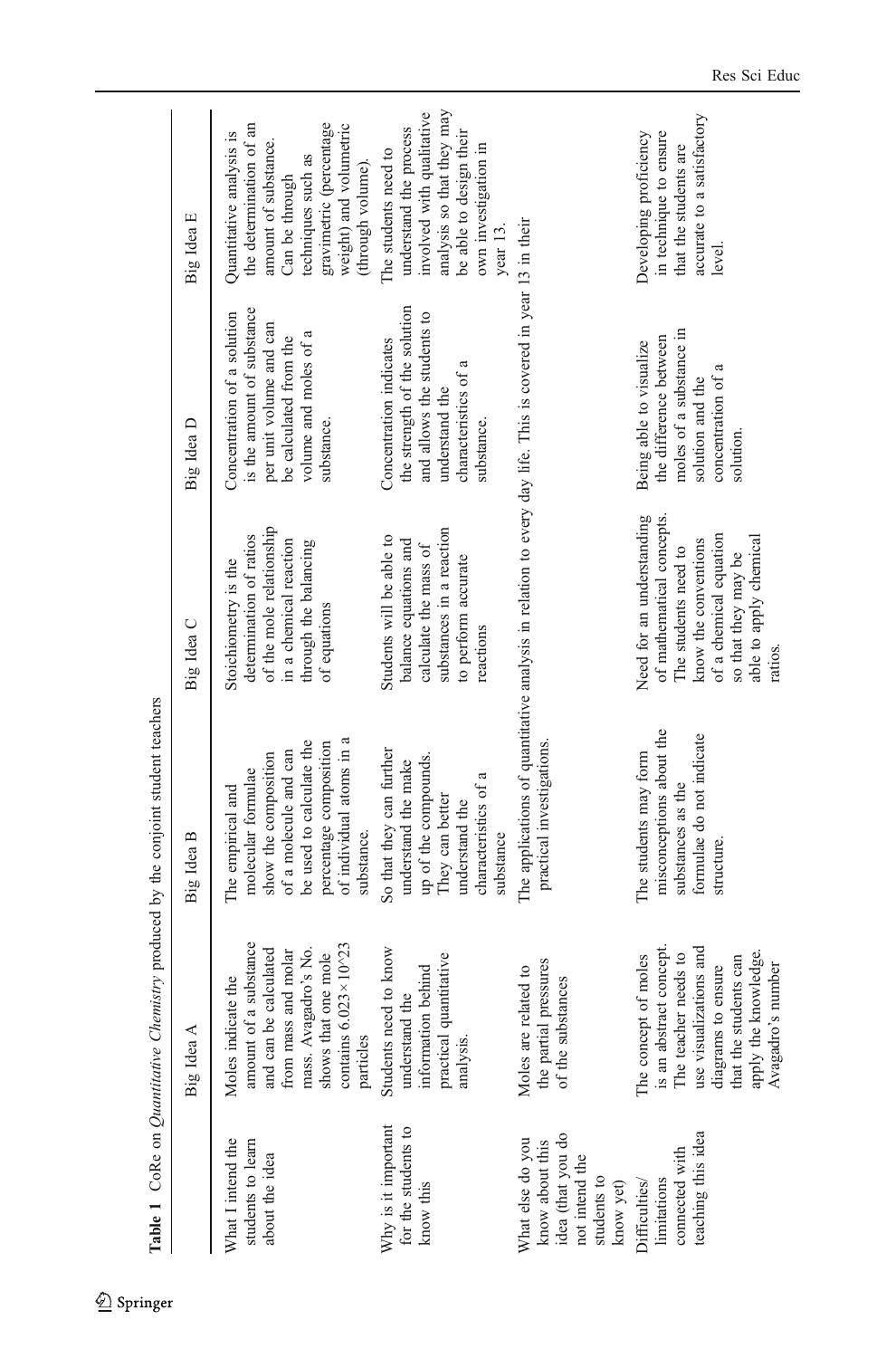| students thinking<br>your teaching of<br>Knowledge about<br>which influence<br>this idea                                                    | Ensure that the learning is scaffolded. The terms mass,<br>moles and molar mass are explained individually.<br>The students need to be able to understand and<br>visualize that a mole is unit of substance                                                                                          | be explained thoroughly<br>reaction. This needs to<br>Hard to understand the<br>concept of ratios in a | abstract concepts. Can<br>Need to visualize these<br>relate to real life<br>concentrations.                                                                                    | Students may need to<br>analysis in industry.<br>have quantitative                                                                                 |
|---------------------------------------------------------------------------------------------------------------------------------------------|------------------------------------------------------------------------------------------------------------------------------------------------------------------------------------------------------------------------------------------------------------------------------------------------------|--------------------------------------------------------------------------------------------------------|--------------------------------------------------------------------------------------------------------------------------------------------------------------------------------|----------------------------------------------------------------------------------------------------------------------------------------------------|
| Other factors that<br>teaching of this<br>influence your<br>idea                                                                            | Most of the concepts within quantitative analysis are abstract and require the need for models and visualizations. Analogies will be effective<br>in the teaching of quantitative analysis. However, these must not form misconceptions about chemistry.                                             |                                                                                                        |                                                                                                                                                                                |                                                                                                                                                    |
| particular reasons<br>for using these to<br>engage with this<br>procedures (and<br>Teaching<br>idea)                                        | Sequence of learning objectives follow from left to right.<br>Diagrams of moles in solution. Activity calculating the<br>display-measure a mole of different substances to<br>relative mass of beans, relate to the elements<br>(Chemsource moles). Demonstrations (molar<br>show different volumes) | Repetition of calculating<br>Teaching step by step.<br>moles of substances.                            | the solvent). Anecdotes<br>concentration of boys<br>and relating concepts<br>in the class (girls are<br>to real life situations.<br>Analogy of the                             | as a class so the students<br>can perform the process<br>One titration performed<br>step by step. Real-life<br>(concentration of<br>investigations |
|                                                                                                                                             |                                                                                                                                                                                                                                                                                                      |                                                                                                        | the reaction of combustion<br>percentages. Comparing<br>concentration is much<br>combustion in liquid<br>For example alcohol<br>of cork in air, and<br>oxygen where<br>higher. | contaminations in water).                                                                                                                          |
| range of responses)<br>around this idea<br>Specific ways of<br>(include likely<br>understanding<br>or confusion<br>ascertaining<br>students | Quizzes, crosswords of definitions, dominoes, fill in the gaps in equations, true/false questions, mix and match, practice questions,<br>concept maps (give the terms as a beginning), students create their own structured overview.                                                                |                                                                                                        |                                                                                                                                                                                |                                                                                                                                                    |
|                                                                                                                                             |                                                                                                                                                                                                                                                                                                      |                                                                                                        |                                                                                                                                                                                |                                                                                                                                                    |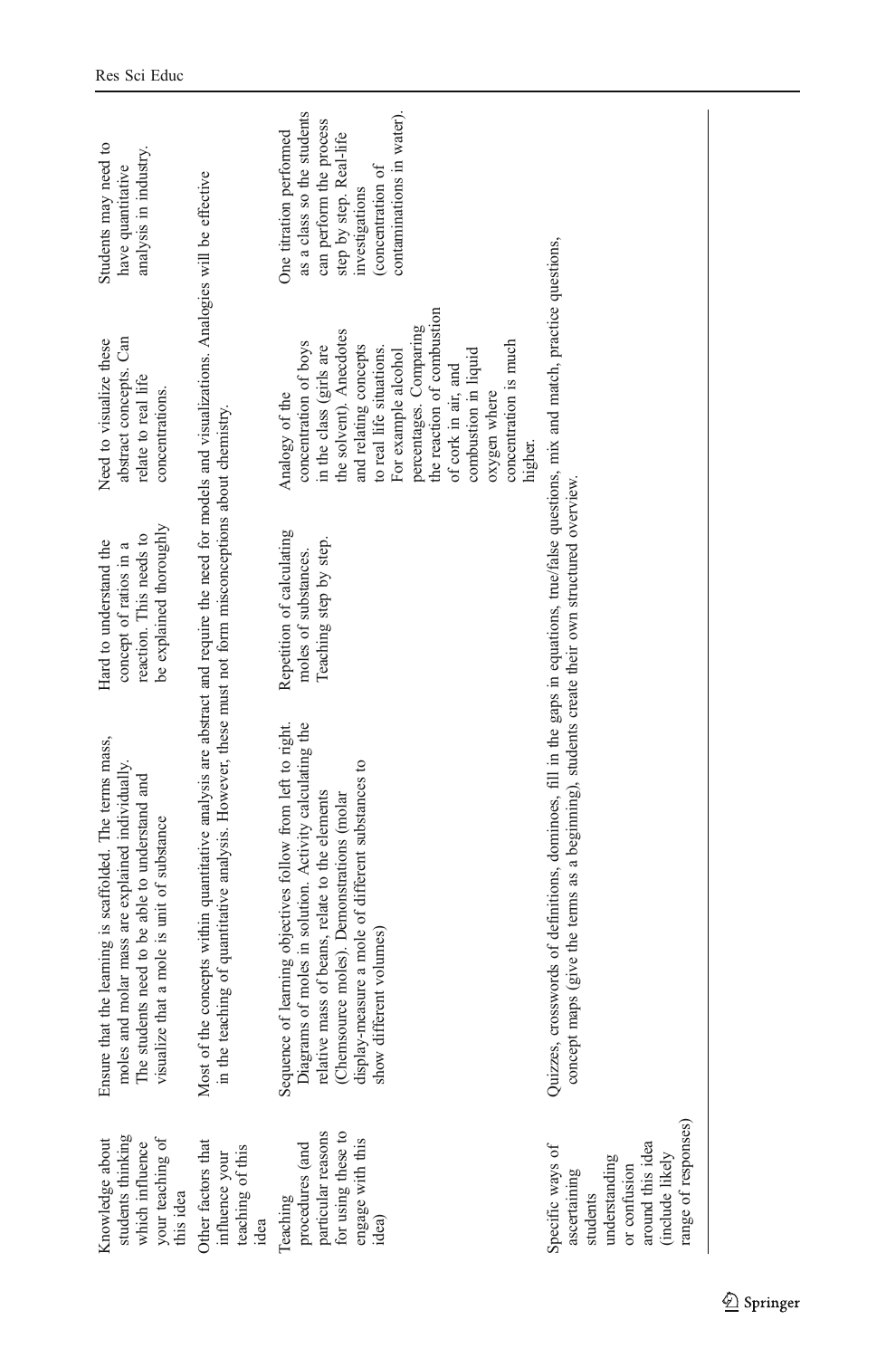(Note in the following section selected text from the students' Cores is italicised to support the findings). Notable features of the student teacher CoRes that could be interpreted as illustrations of their collective development of possible PCK components include:

& the selection and expression of the key ideas as full standalone statements, which give a sense of enduring understandings that students need to develop, rather than simply noting down headings, phrases or questions

e.g., Redox reactions involves a transfer of electrons Oxidation numbers are a tool for keeping track of electrons Electrolysis is a non-spontaneous redox reaction Quantitative analysis is the determination of an amount of substance

The above statements illustrate knowledge of the *curriculum* component i.e. what concepts and skills are important for students to learn at this stage of their learning; and of assessment as qualifications that has a strong influence on what is learned at this level (author cited)

- explanations and elaborations within the CoRes were more detailed than those completed by student teachers in the previous year and frequently showed keener awareness of issues around students' understandings, another component of an experienced teacher's PCK according to Magnusson et al. [1999.](#page-14-0) For instance, an awareness that chemists view the world of materials on three levels and that students need to be able to move between levels in their thinking in order to understand chemical ideas e.g., inclusion of the terms *micro, macro* and *symbolic* in the key ideas of the *Redox Reactions* CoRe; and ... (can) link micro to macro ... when explaining why the idea of transfer of electrons is important to know for students in the Redox topic. Or the limitations that a lack of mathematical understanding can have on student learning in balancing redox equations and quantitative chemistry and how this might be countered e.g., *Hard to understand the* concept of ratios in a reaction. This needs to be explained thoroughly. Similarly how the abstract nature of concepts within quantitative analysis need particular pedagogical strategies if effective learning is to occur e.g., The concept of moles is an abstract concept. The teacher needs to use visualisation and diagrams to ensure that the students can apply the knowledge and do a molar display—measure a mole of different substances to show different volumes.
- a greater repertoire of potentially useful *instructional strategies*, another PCK component, for promoting learning and monitoring the nature of science understanding e.g., use of the *analogy of the concentration of boys in the class—girls are the solvent* to help learners make links between concrete examples and abstract ideas like concentration in quantitative chemistry; relate concepts to real life like alcohol percentages to bring relevancy to the learning; and true/false questions and concept maps (give terms as a beginning) to determine if there is confusion about aspects of the big idea in quantitative chemistry

In the interviews the student teachers also indicated awareness of how the act of CoRe design was heightening awareness of the components of PCK, like knowledge of curriculum and instructional strategies for example.

I don't know where I'll end up but the CoRe, content representation model, I would like to think that I'd have those for the units, 'cos then it forces you to be quite clear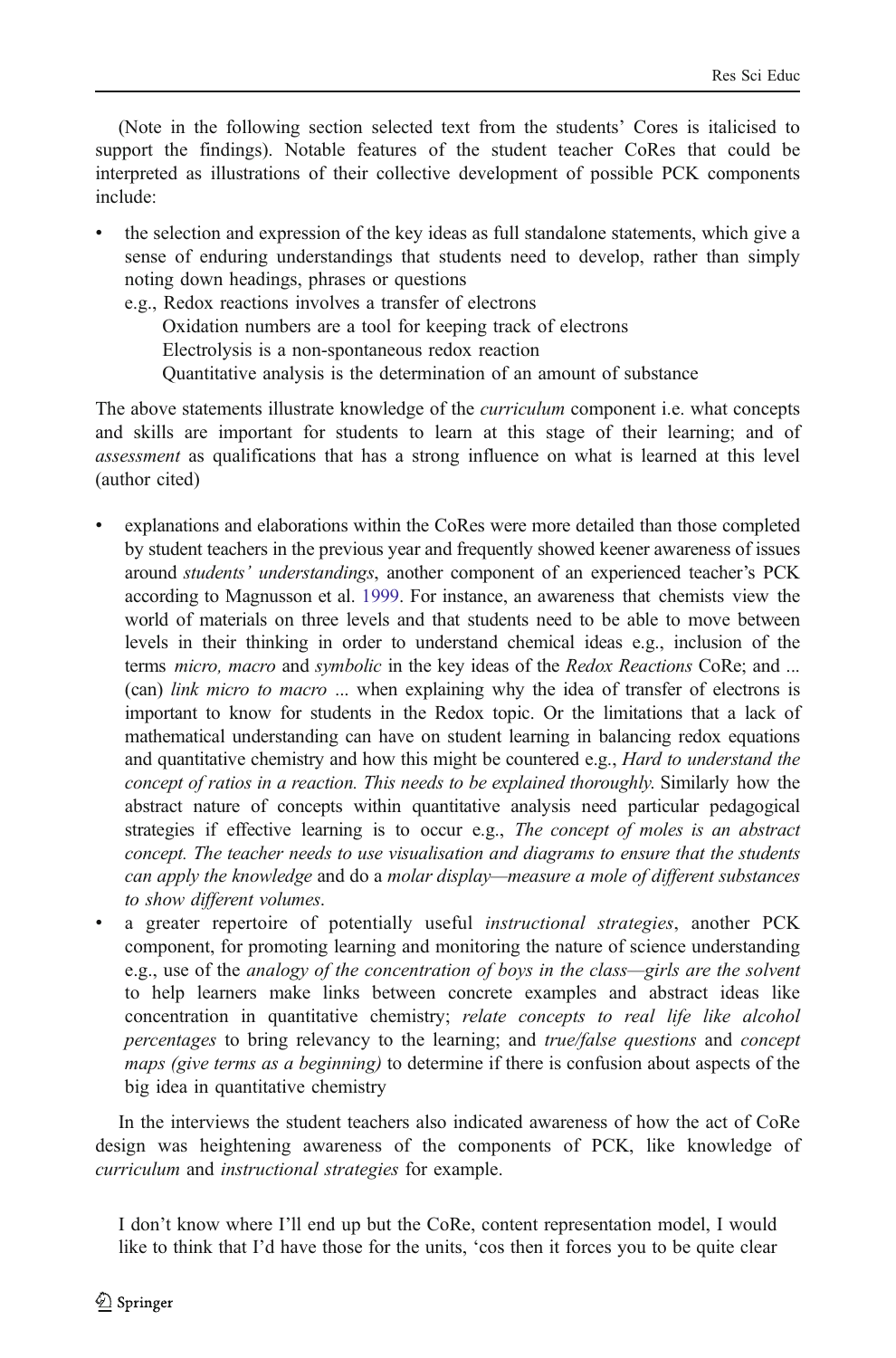about those big concepts. And I think that clarity around that is what I'm really aiming for, when you're actually delivering, you're making sure that material's orientated to delivering those key concepts.

Iris, (pseudonym), post-interview

And I know before I did this I just popped into the class and you went ahead, but with this now, it gives you the sort of foundation of what you should be looking at, as I said before, to make sure ... you've got to know what the kids have done before ... according to the curriculum what they should be doing and how you're going to do it ...

Malcolm, (pseudonym), post-interview

#### and of students' understandings

... And once you start looking into the websites and that, there's a lot of information out there and a lot of misconceptions as well ... trying to make sure that you cover misconceptions because, even in our classes, there are quite a few misconceptions and ... wow! ... get those ironed up first, yeah.

Malcolm, (pseudonym), post-interview

Finally another significant finding is confirmation that engagement in this action research cycle prompted growth in the professional learning of the teacher educator and development of her own PCK for science teacher education

CoRe design entails the identification of key ideas or enduring understandings with an analysis that includes justification of the key ideas chosen, any difficulties students may encounter learning these ideas, related misconceptions students may hold and appropriate instructional sequences and strategies for the intended learning. To complete this design task requires thorough familiarization with the content to be taught, the sources of that content and the rationale for that content choice. Working with students to help them complete their CoRes enabled me to re-familiarize and/or update my knowledge of current national curriculum statements, qualifications requirements, common chemistry misconceptions, and sources of appropriate instructional strategies such as text, electronic resources and the Internet. The gathering and interpretation of data from sources such as observations, students' reflective journals and artifacts (their finished CoRes) to identify signs of emerging PCK greatly enhanced my understanding of what curricular content I needed to teach in this course. I strongly sense that the same thing will happen for my student teachers if they continue this practice—I see it as a very useful pedagogical tool in my chemistry education course. For me, the act of researching CoRe design has simultaneously deepened my own knowledge of a PCK component (curriculum knowledge) and allowed me to synthesize new PCK. This experience has heightened my awareness that there is a PCK that expert science teacher educators build over time and that action research is a viable means of fostering such PCK growth.

Reflective comment, teacher educator

#### Implications and Follow Up Research

The findings in this study confirm that working with CoRes in a planned and strategic approach in student teacher chemistry education is very valuable for raising their awareness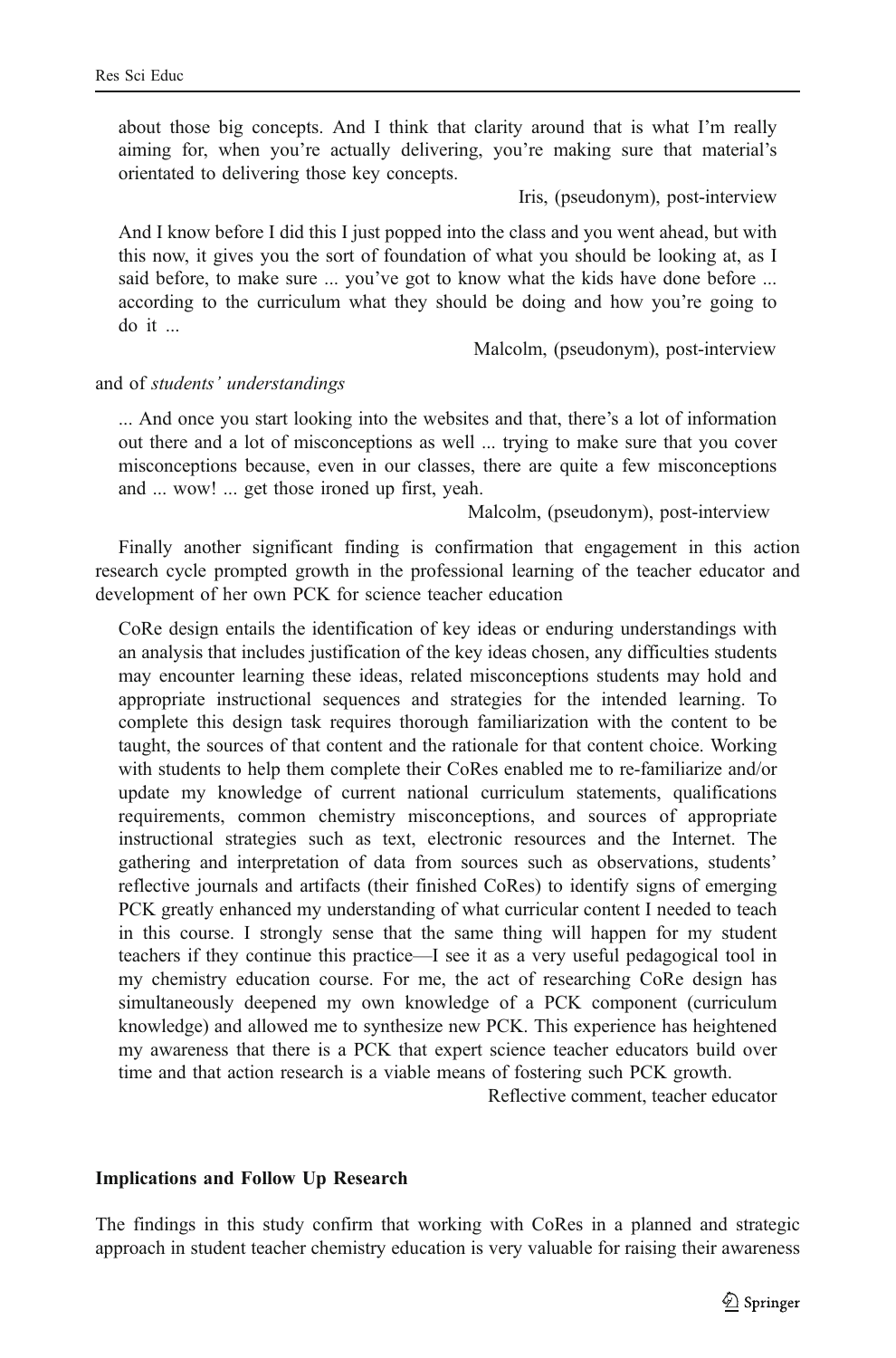of the nature of the components that serve as the foundation for PCK (Magnusson et al. [1999\)](#page-14-0); for building their knowledge of those components for given topics and groups of students; and for their appreciation of the thinking and experience required to develop that very special kind of professional teaching knowledge known as PCK. As a tool for developing these foundational components, the design of a CoRe is no easy task for student teachers. However, if carefully scaffolded the CoRe design process enables student teachers to begin accessing and accumulating some of the knowledge of experienced science teachers in ways that can help to bolster feelings of confidence and competence when they come to organize that knowledge into their first model of PCK. Clearly their lack of classroom experience and experimentation at this stage of their professional careers is a limiting factor in their PCK development but the findings from this study show CoRe designs could be a good start for such growth. These exercises allowed student teachers to build knowledge of the components that they could then transform into a form of tentative PCK for particular topics and students. It is hoped they can take this tentative PCK into their first classroom planning and teaching experiences confident in the knowledge that they have a strong basis upon which to learn how to teach specific chemistry content effectively. The teacher educator is optimistic that this process of CoRe design can have positive and lasting effects on the PCK development of novice teachers.

To confirm her optimism the teacher educator intends to follow up on her novice teachers to investigate how useful they found their chemistry CoRes (redox and quantitative) in planning and teaching these topics in their first year of teaching and if they find value in carrying on the practice of CoRe construction for other science/chemistry areas. She also wants to determine to what extent and in what way their tentative PCK stood up to the rigours of reality in the classroom and how their emerging PCK might change as a result of their teaching experience.

This study had a very small sample size, which poses significant limitations on the trustworthiness of this research design. However it is the intention of the teacher educator to continue this action research and follow-up into the use of CoRe design for laying the foundations for future PCK development with similar cohorts of students in following years. The hope is that the results from this small study may be replicated and improved upon.

In conclusion, one student interestingly speculated on the value of designing CoRes with her teaching colleagues once she began teaching.

Yeah, I think that would be really beneficial to do with teachers ... say like, next year in my department or whatever... it would be quite useful if they are open to it and if there's time and stuff to show them what it's about ... to tell them like how to get the big ideas. They probably would know the big ideas anyway, but that's something that we've done quite a lot on ... how to find the big ideas ... but then the filling out of the boxes because they would have taught it a lot more. Then they're going to know and I think it would be quite helpful for me ... especially as a beginning teacher.

Carol (pseudonym), post-interview

Her comments prompted thought about possible extensions to this study that include the involvement of associate and/or fellow teachers of these neophyte teachers, in schools where the student teachers begin their teaching careers, in collaborative CoRe design tasks as a form of professional learning for all concerned. Such involvement would require experienced teachers to be convinced of the value of such exercises which can only begin to happen through exposure to and experience with CoRes as professional learning tools.